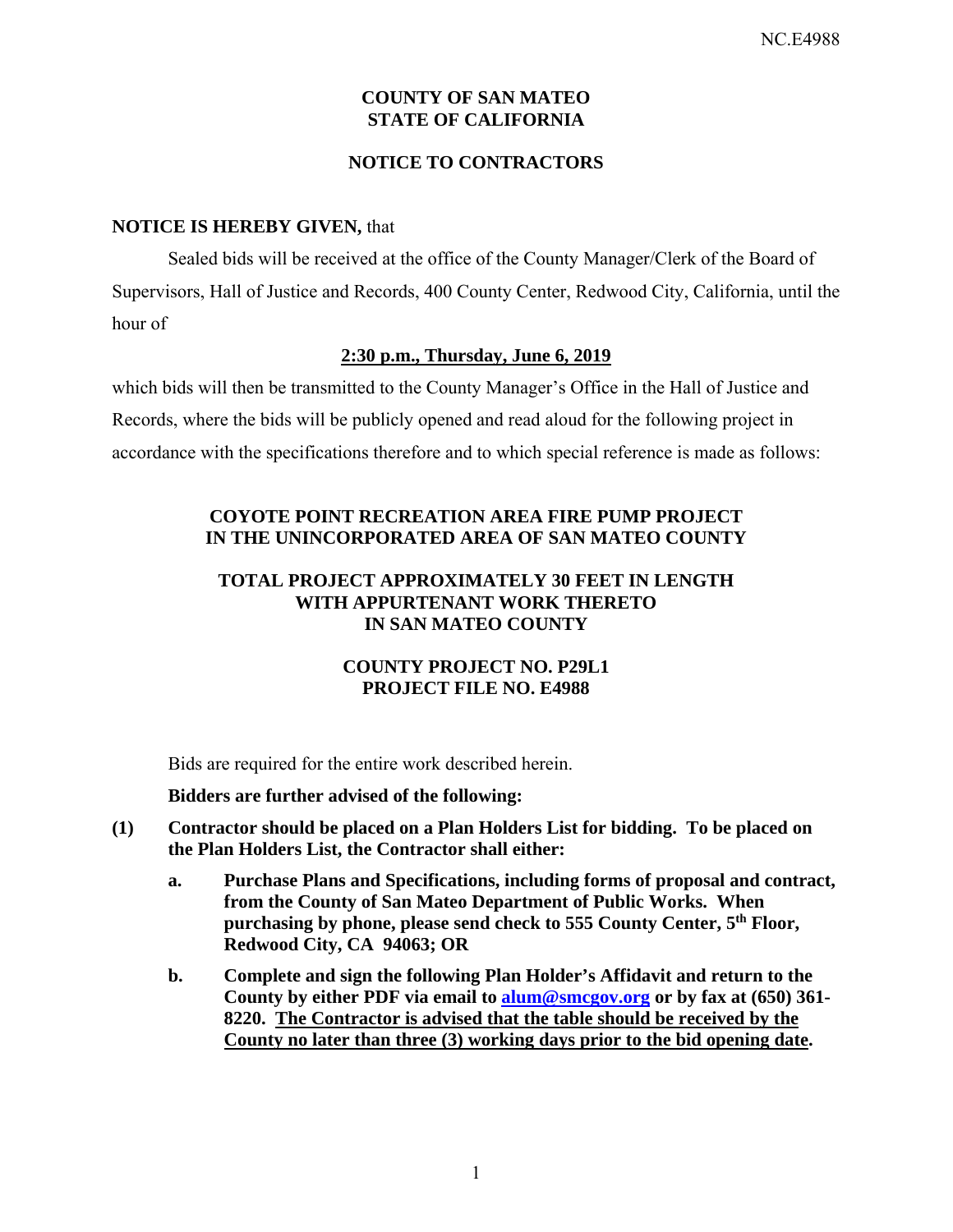| <b>Plan Holder's Affidavit</b>                            |                                                                 |                             |                    |  |  |
|-----------------------------------------------------------|-----------------------------------------------------------------|-----------------------------|--------------------|--|--|
| <b>Project Title</b>                                      | <b>COYOTE POINT RECREATION AREA FIRE PUMP</b><br><b>PROJECT</b> |                             |                    |  |  |
| Project No.                                               | E4988                                                           | Project<br><b>Engineer:</b> | <b>Anthony Lum</b> |  |  |
|                                                           |                                                                 | Project<br><b>Manager:</b>  | <b>Carter Choi</b> |  |  |
| Bid Open Date and Time: 2:30 p.m., Thursday, June 6, 2019 |                                                                 |                             |                    |  |  |
| <b>Company Name:</b>                                      |                                                                 |                             |                    |  |  |
| <b>Mailing Address:</b>                                   |                                                                 |                             |                    |  |  |
| <b>Phone Number:</b>                                      |                                                                 | Fax<br>Number:              |                    |  |  |
| <b>E-mail Address:</b>                                    |                                                                 |                             |                    |  |  |
|                                                           |                                                                 |                             |                    |  |  |
| (Name and Title of Authorized Representative of Bidder)   |                                                                 |                             |                    |  |  |
| (Signature of Authorized Representative of Bidder)        |                                                                 |                             |                    |  |  |

- **(2) The Plan Holders List will be posted to the County of San Mateo's Public Works website two (2) working days prior to the bid open date.**
- **(3) Questions regarding the Contract Documents concerning items such as discrepancies, conflicts, omissions, doubts as to meanings, or regarding scope of bid items shall be referred to the Engineer. Inquiries must be received in writing via email, to alum@smcgov.org, not less than five (5) working days prior to bid opening. Inquiries will be answered in writing via email response if written clarification is warranted, in the opinion of the Engineer, then inquiries and responses will be posted to the Project's page on the County of San Mateo's Public Works website. It will be the Contractor's sole responsibility to ensure that they receive responses,** *if any.* **The County will not be responsible for oral clarifications.**
- **(4) It will be the Contractor's sole responsibility to ensure that they have received addendums,** *if any,* **which will be posted to the County of San Mateo's Public Works website on the same day issued. Said addendums will also be sent to all current plan holders and made available during purchase of Plans and Specifications.**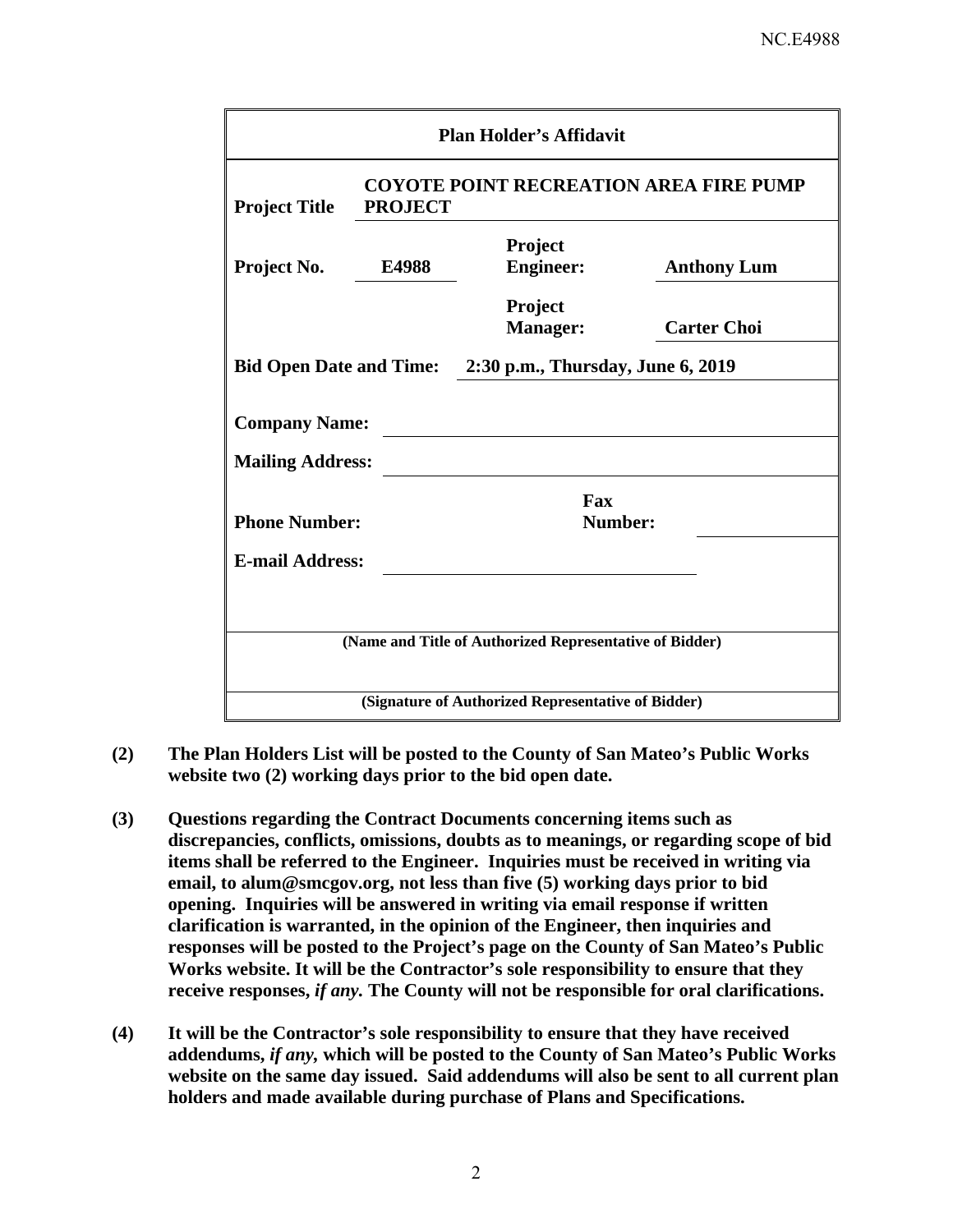**(5) Reference is made to Section 2-1.10, "Disqualification of Bidders," of the Standard Specifications. The Contractor's attention is directed in particular to the last sentence, which states, "Proposals in which the prices obviously are unbalanced may be rejected."** 

The Public Works website will be updated as needed and can be accessed under the

Departments tab found on the County of San Mateo website *(http://publicworks.smcgov.org).*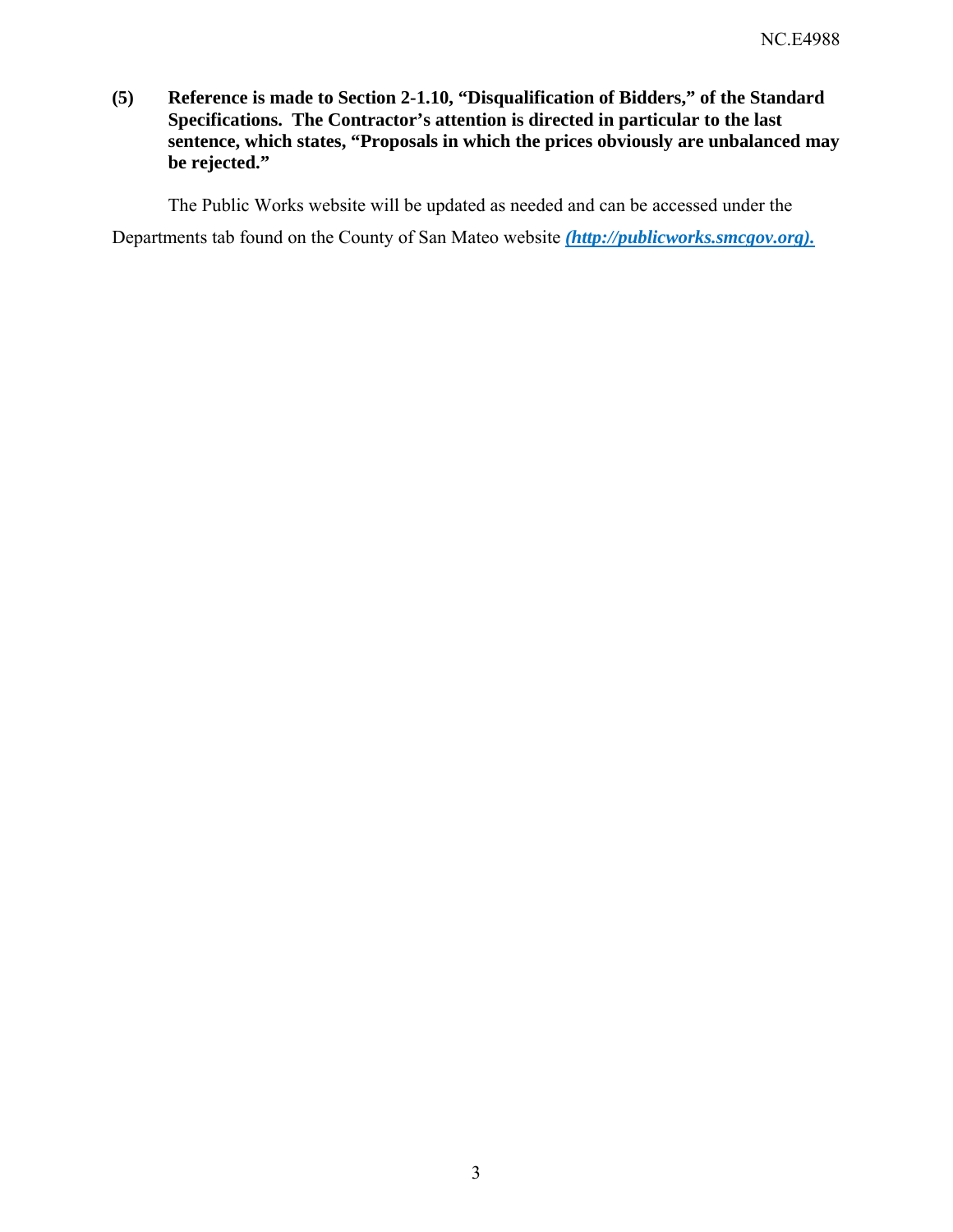#### **ENGINEER'S ESTIMATE**

#### **COYOTE POINT RECREATION AREA FIRE PUMP PROJECT IN THE UNINCORPORATED AREA OF SAN MATEO COUNTY**

## **TOTAL PROJECT APPROXIMATELY 30 FEET IN LENGTH WITH APPURTENANT WORK THERETO IN SAN MATEO COUNTY**

| <b>Item</b><br>No. | <b>Section</b><br>No. | <b>Estimated</b><br>Quantity | Unit of<br><b>Measure</b> | <b>Item</b><br><b>Description</b>                       |  |
|--------------------|-----------------------|------------------------------|---------------------------|---------------------------------------------------------|--|
| $\mathbf{1}$       | 10                    | 1                            | LS                        | <b>Construction Waste Management</b>                    |  |
| $\overline{2}$     | 11                    | $\mathbf{1}$                 | LS                        | Mobilization                                            |  |
| 3                  | $11 - 1$              | $\mathbf{1}$                 | LS                        | <b>Water Pollution Control</b>                          |  |
| $\overline{4}$     | 12                    | 1                            | LS                        | Maintaining Traffic                                     |  |
| 5                  | 15                    | 6                            | EA                        | Pothole and Protect Existing Utilities                  |  |
| 6                  | 19                    | $\mathbf{1}$                 | LS                        | Earthwork                                               |  |
| $\overline{7}$     | 19                    | 109                          | <b>CY</b>                 | <b>Engineered Fill</b>                                  |  |
| 8                  | 39                    | 20                           | <b>TON</b>                | Asphalt Concrete (Type B, 1/2" Maximum, Medium Grading) |  |
| 9                  | 52                    | 3,300                        | <b>LBS</b>                | Concrete Reinforcement                                  |  |
| 10                 | 59                    | 1                            | LS                        | <b>General Painting</b>                                 |  |
| 11                 | 60                    | 3                            | EA                        | Valves and Valve Boxes                                  |  |
| 12                 | 64                    | $\overline{2}$               | EA                        | Flexible Pipe Assembly                                  |  |
| 13                 | 64                    | 87                           | LF                        | Water Piping (8" and 10") and Appurtenances             |  |
| 14                 | 75                    | $\,8\,$                      | EA                        | Bollards in Concrete Slab & Open Ground                 |  |
| 15                 | 75                    | $\overline{2}$               | EA                        | Protective Cages                                        |  |
| 16                 | 90                    | 25                           | <b>CY</b>                 | Cast-In-Place Concrete                                  |  |
| 17                 | 90                    | 9                            | <b>CY</b>                 | Type S Mortar                                           |  |
| 18                 | 100(S)                | 1                            | LS                        | <b>Construction Staking</b>                             |  |
| 19                 | 104                   | 400                          | LF                        | Temporary Chain Link Fence                              |  |
| 20                 | 110                   | $\mathbf{1}$                 | LS                        | Diesel Driven Fire Pump Package System                  |  |
| 21                 | 230                   | 350                          | LF                        | Electrical and Telephone Cables and Conduit             |  |
| 22                 | 210, 220,<br>240, 260 | 1                            | LS                        | <b>Electrical Installation</b>                          |  |

#### **COUNTY PROJECT NO. P29L1 PROJECT FILE NO. E4988**

# **Engineer's Estimate of Costs: \$ 645,316**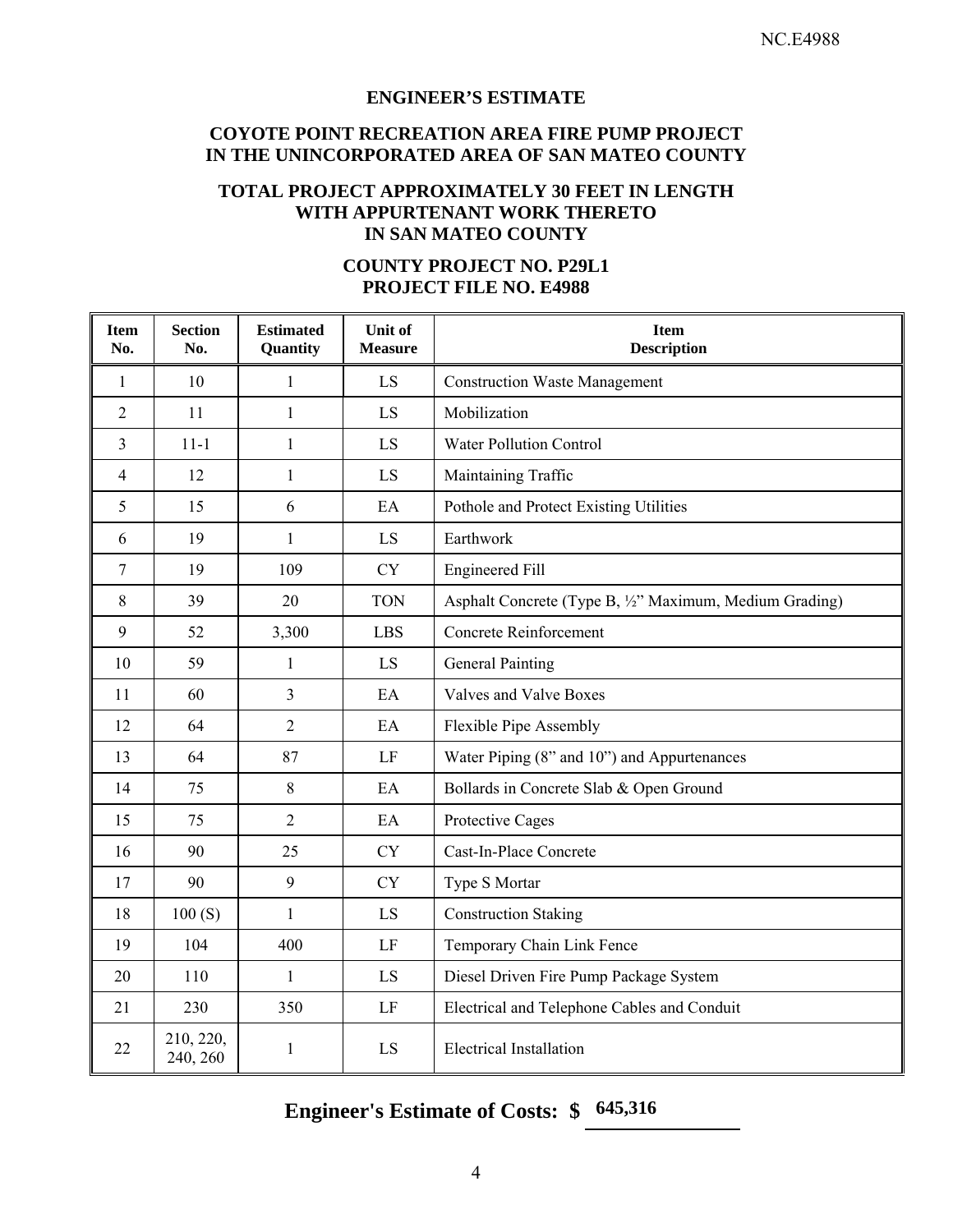(F) Final Pay Quantities - See Section 9-1.015, "Final Pay Items," of the Standard Specifications. (S) Specialty Items - As defined in Section 8-1.01, "Subcontracting," of the Standard Specifications. (Note: Gaps in section numbering, above, indicate the Section is blank or does not apply.)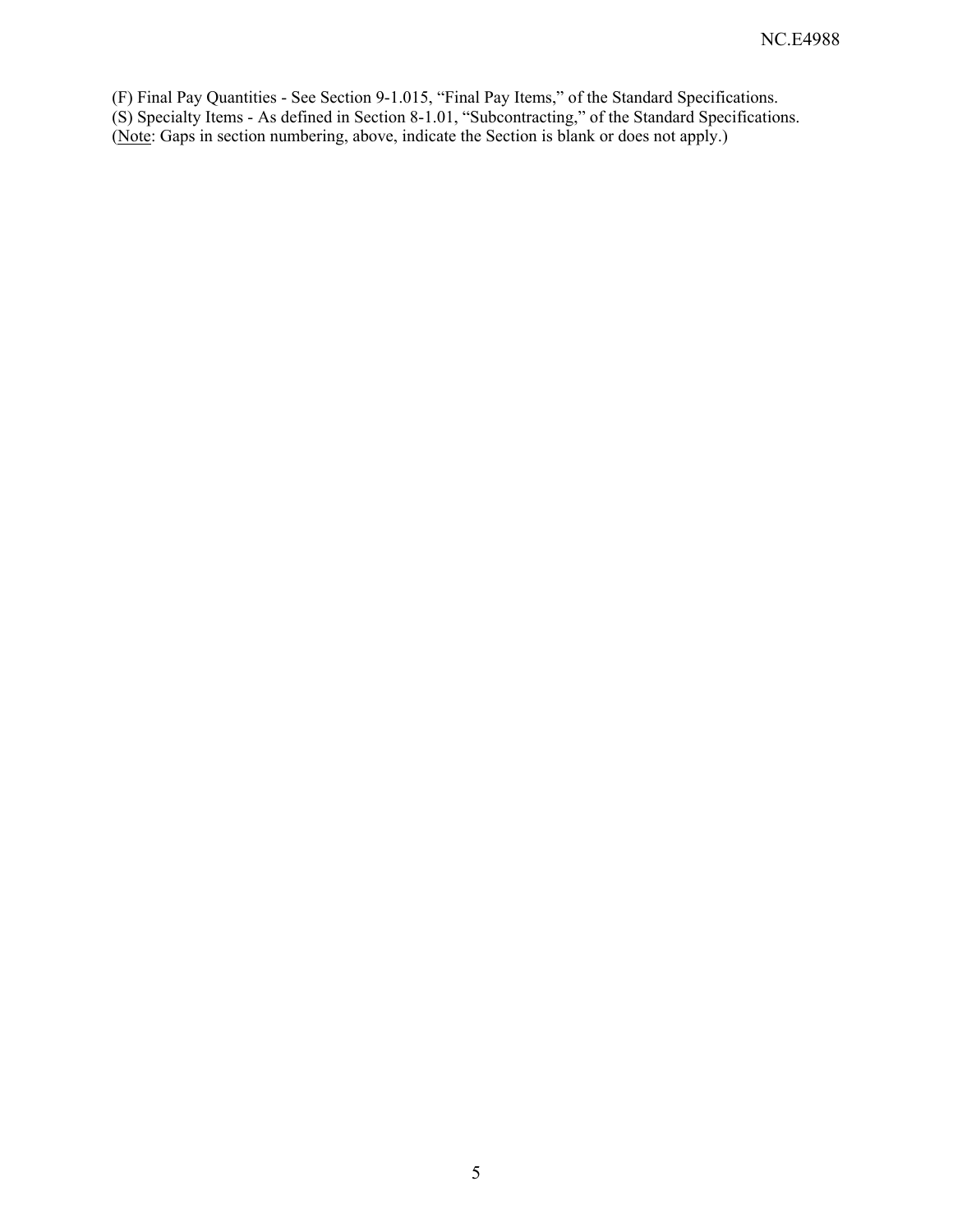NC.E4988

The foregoing quantities are approximate only, being given as a basis for the comparison of bids, and the County of San Mateo does not, expressly or by implication, agree that the actual amount of work will correspond herewith, but reserves the right to increase or decrease the amount of any class or portion of the work, or to omit any portion of the work, as may be deemed necessary or expedient by the Engineer.

Payment to the Contractor for materials furnished and work completed shall be made by the County in accordance with Section 9 of the "Special Provisions" portion of these Contract Documents. Pursuant to Section 22300 of the Public Contract Code, Contractor may, upon his request and at Contractor's expense, substitute equivalent securities for any moneys retained from such payment for the fulfillment of the Contract.

**When applicable, both Contractor and Subcontractor hereby agrees to pay not less than prevailing rates of wages and be responsible for compliance with all the provisions of the California Labor Code, Article 2-Wages, Chapter 1, Part 7, Division 2, Section 1770 et seq and Section 1810 et seq. A copy of the prevailing wage scale established by the Department of Industrial Relations is on file in the office of the Director of Public Works, and available at www.dir.ca.gov/DLSR or by phone at 415-703-4774. California Labor Code Section 1776(a) requires each contractor and subcontractor keep accurate payroll records of trades workers on all public works projects and to submit copies of certified payroll records upon request.** 

**Additionally, pursuant to State Senate Bill SB 854 (Stat. 2014, chapter 28), effective January 1, 2015:** 

- **(1) No contractor or subcontractor may be listed on a bid proposal for a public works project (submitted on or after March 1, 2015) unless registered with the Department of Industrial Relations pursuant to Labor Code section 1725.5 [with limited exceptions from this requirement for bid purposes only under Labor Code section 1771.1(a)].**
- **(2) No contractor or subcontractor may be awarded a contract for public work on a public works project (awarded on or after April 1, 2015) unless registered with the Department of Industrial Relations pursuant to Labor Code section 1725.5.**
- **(3) This project is subject to compliance monitoring and enforcement by the Department of Industrial Relations.**

Wage rates for overtime shall be paid at not less than one and one-half (1-1/2) times the above rates. Wage rates for Sundays and holidays shall be paid at not less than two (2) times the

6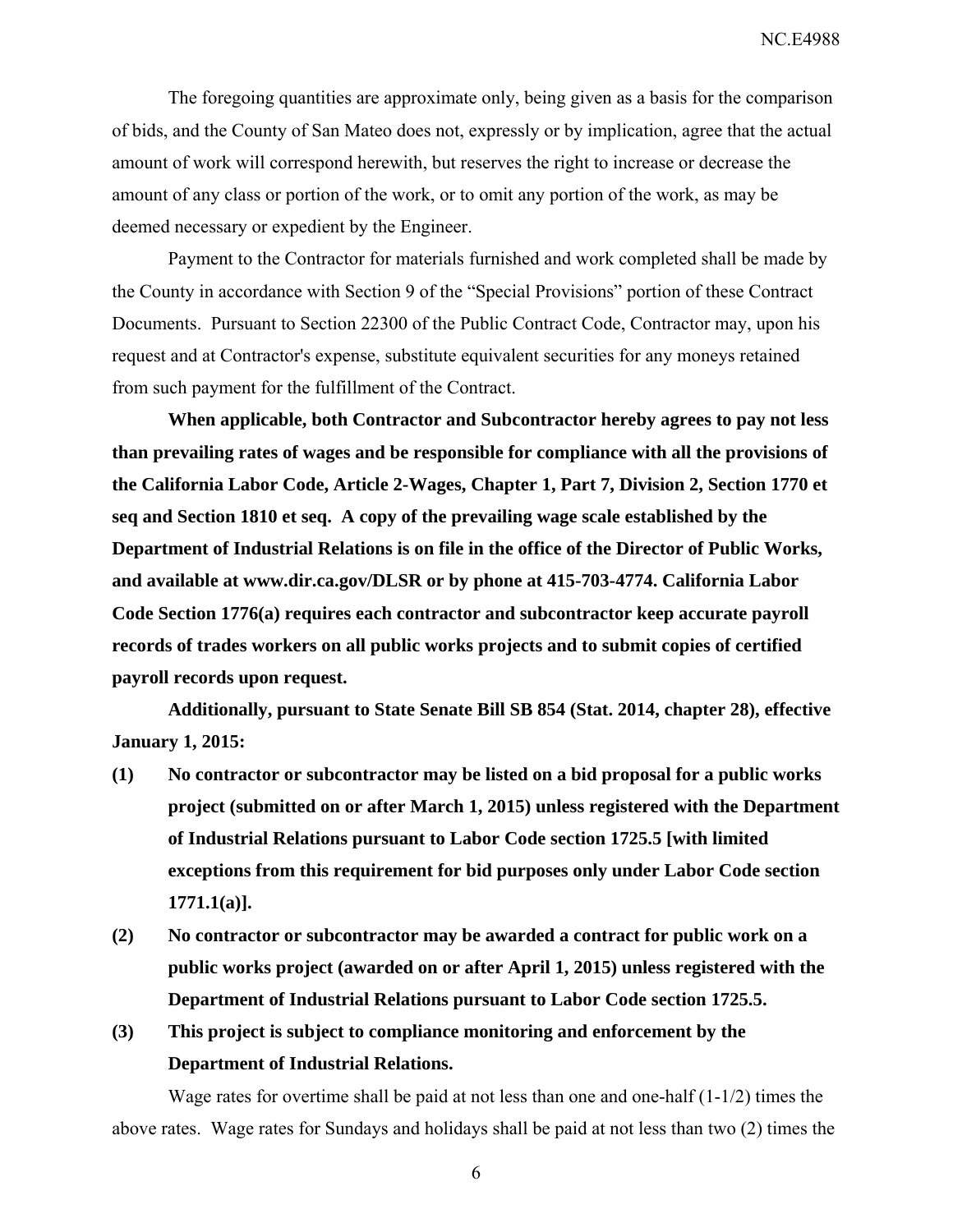NC.E4988

above rates.

The holidays upon which such rates shall be paid shall be all holidays recognized in the collective bargaining agreement applicable to the particular craft, classification, or type of worker employed on the Project.

It is the policy of the County that Contractors on public projects employ their workers and craftsmen from the local labor market whenever possible. "Local Labor Market" is defined as the labor market within the geographical confines of the County of San Mateo, State of California. Consistent with this policy, the Contractor is requested to employ craftsmen and other workers from the local labor market whenever possible to do so.

Each bidder shall submit with the bid, Certificates of Compliance and Intent on a form provided in the "Proposal" section of these Contract Documents, a certificate that bidder is in compliance with the provisions of the Equal Employment Opportunity Requirement of Executive Order 11246, Title VII of the Civil Rights Act of 1964, the California Fair Employment and Housing Act and any other federal, State and local laws and regulations relating to equal employment opportunity. With the execution of said certificates, bidder also agrees that bidder will maintain or develop and implement, during the course of the work concerned, a program of hiring and employment, conducted without regard to race, religion, color, national origin, ancestry, sexual orientation, or sex of the applicants. With this certification, bidder shall submit any and all information that may be required by the County in connection with the particular project.

Each bidder is hereby notified of the Section 9204 and Section 20104 et seq. of the Public Contract Code as those Sections (attached hereto as Appendix E) relate to resolution of construction claims, and to Section 3186 of the Civil Code, as amended January 1, 1999 with regard to stop notices and public entity's rights to retain monies in order to provide for that entity's reasonable cost of litigation. The bidder is further notified that all provisions of Section 9204 and Section 20104 et seq. of the Public Contract Code and Section 3186 of the Civil Code, as outlined above shall be considered as incorporated into and become an integral part of these specifications.

Questions relating to equal employment should be directed to the San Mateo County Department of Public Works, Equal Employment Opportunity Program, 555 County Center, 5th Floor, Redwood City, CA 94063-1665, telephone (650) 363-4100.

Plans and Specifications and forms of Proposal and Contract may be seen and obtained at the office of the Director of Public Works, 555 County Center, Redwood City, California,

7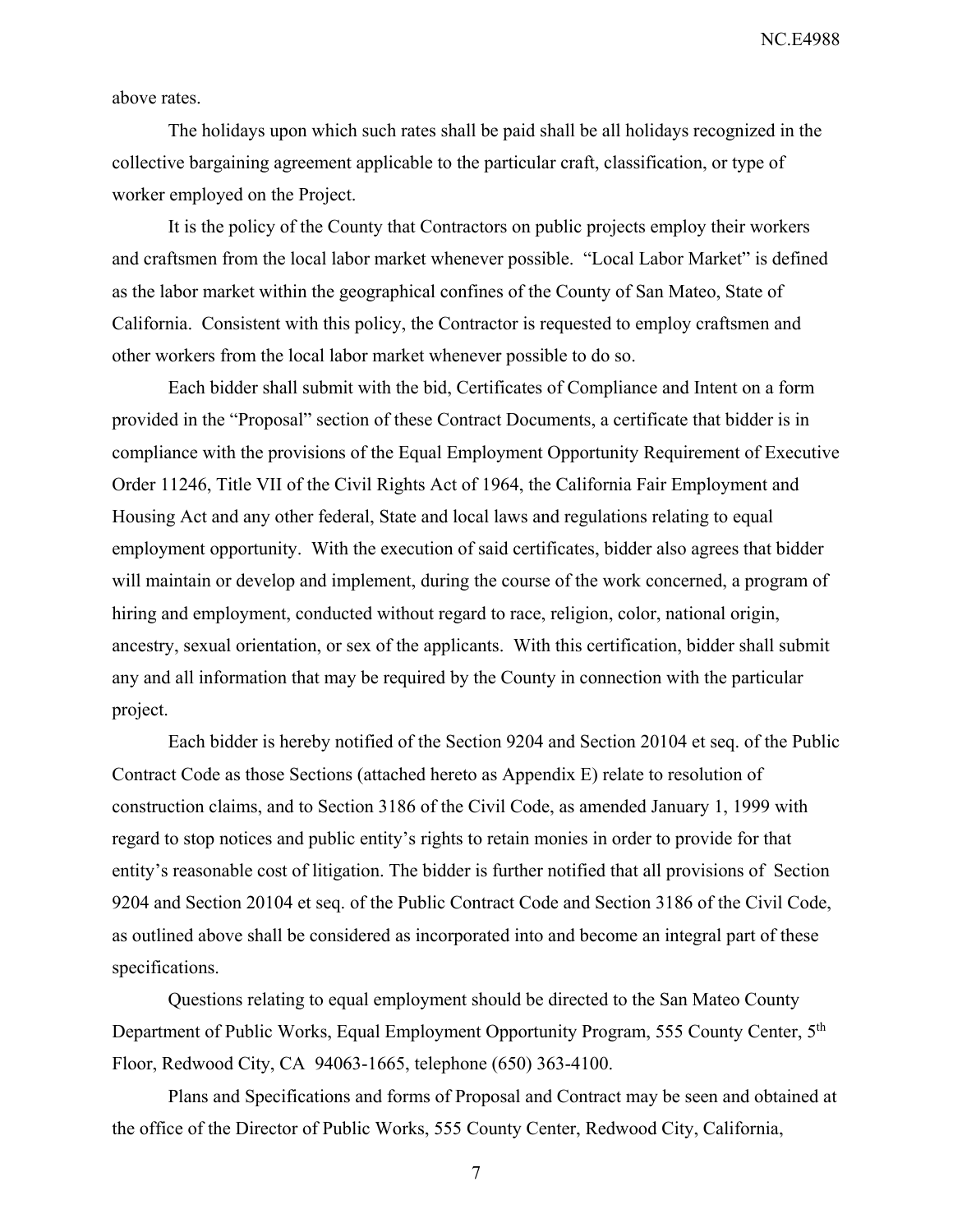94063-1665. Plans and specifications may be obtained for a:

#### **NON-REFUNDABLE FEE OF \$\_\_\_\_35.00\_\_\_ PER SET**

Additional technical questions should be directed to the office of the Director of Public Works, 555 County Center, Redwood City, California, 94063-1665, telephone (650) 363-4100.

The Contractor shall possess either a Class A License or a combination of Class C licenses that are applicable for the majority of the work at the time this contract is awarded. No Contract will be awarded to a Bidder who is not licensed as required by laws of the State of California.

**There will be no pre-bid conference; however, the Contractor is advised that inspection of the site prior to the bid submittal and acknowledgement of said inspection is recommended for the acceptance of the bid. Access can be arranged with Kevin O' Brien or Laurel Finnegan at the numbers listed:** 

**Kevin O' Brien & Laurel Finnegan San Mateo County Coyote Point Park (650) 573-2592 or (650)207-8491** 

**The Contractor shall sign and date the Acknowledgement of Site Visit form provided on Page 5 of the Proposal Section and submit with the bid. Failure to complete this form may be grounds for rejection of the bid.** 

The County of San Mateo reserves the right to reject any or all bids and/or waive any informalities or irregularities in any bid received.

Bidders may not withdraw their bid for a period of **FORTY-FIVE (45) DAYS** after the date set from the opening thereof.

> BY ORDER OF THE BOARD OF SUPERVISORS COUNTY OF SAN MATEO

**DATE: May 10 , 2019** 

**Mike Callagy, County Manager/ Clerk of the Board of Supervisors**